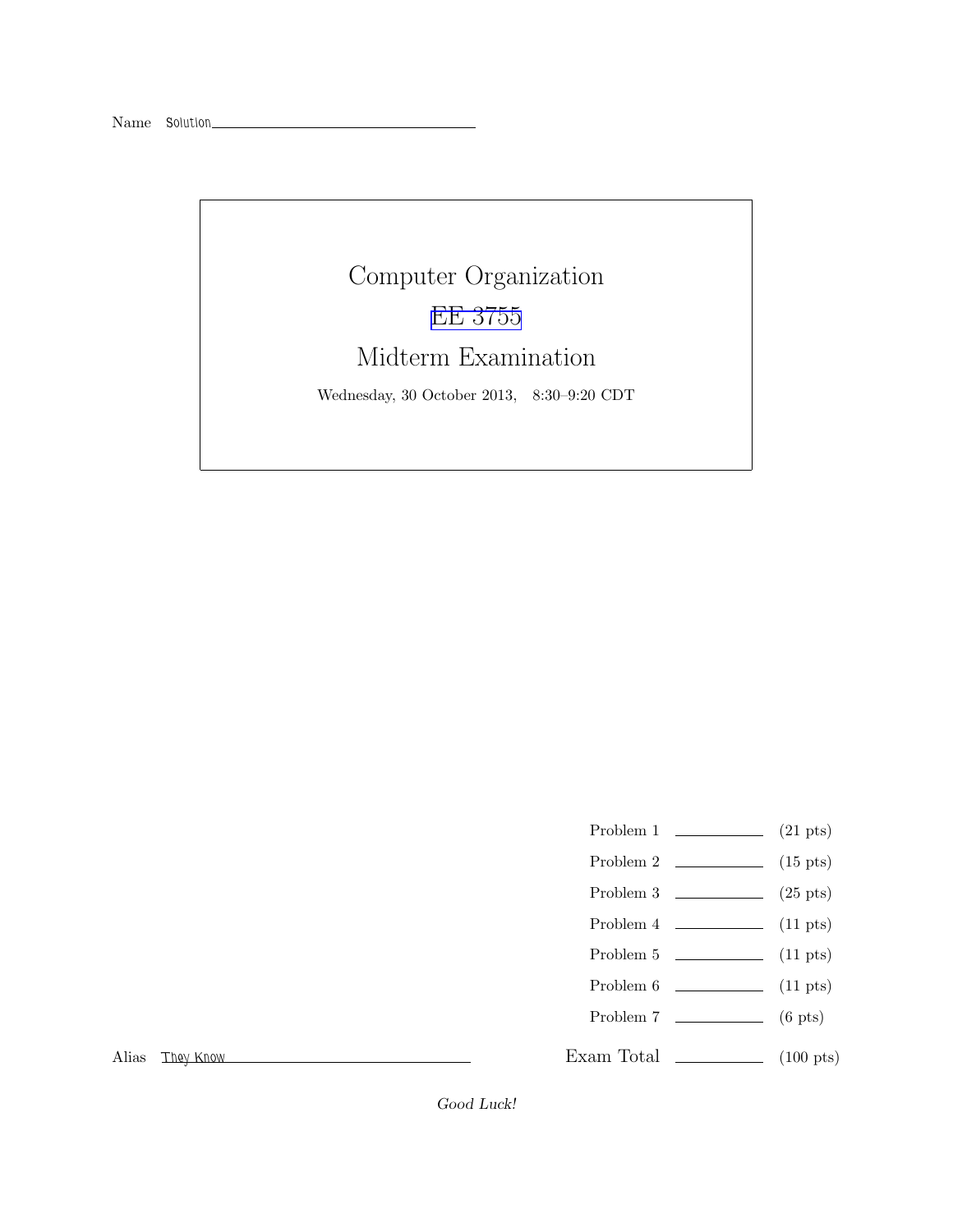Problem 1: [21 pts] Consider the module below:

```
module prob1is(x,y,a,b,c);
  input a, b, c; output x, y;
  wire a, b, c, x, y; \leftarrow HINT: Declare types for parts b and c.
  assign x = !a y;
  assign y = b || c;endmodule
```
(*a*) Draw a logic diagram corresponding to the module. Don't optimize.



(*b*) Complete the module below so that it performs the same operation as prob1is but is in explicit structural form.

```
\overrightarrow{\mathsf{Q}} Explicit structural form of prob1is. \overrightarrow{\mathsf{Q}} Don't forget to declare types.
```

```
module prob1es(x,y,a,b,c);
```

```
input a, b, c; output x, y;
// SOLUTION
 wire a, b, c, x, y, na;
 not n1(na,a);
 or o1(y,b,c);
 xor x1(x,na,y);
```
#### endmodule

(*c*) Complete the module below so that it performs the same operation as prob1is but is in synthesizable behavioral form.

 $\overrightarrow{\mathsf{Q}}$  Synthesizable behavioral form of prob1is.  $\overrightarrow{\mathsf{Q}}$  Don't forget to declare types.

```
module prob1sb(x,y,a,b,c);input a, b, c; output x, y;
// SOLUTION
  wire a, b, c;
  reg x, y;
  always @ ( a or b or c ) begin
     y = b || c; // Note that y must be assigned before x.x = !a y;
  end
```
endmodule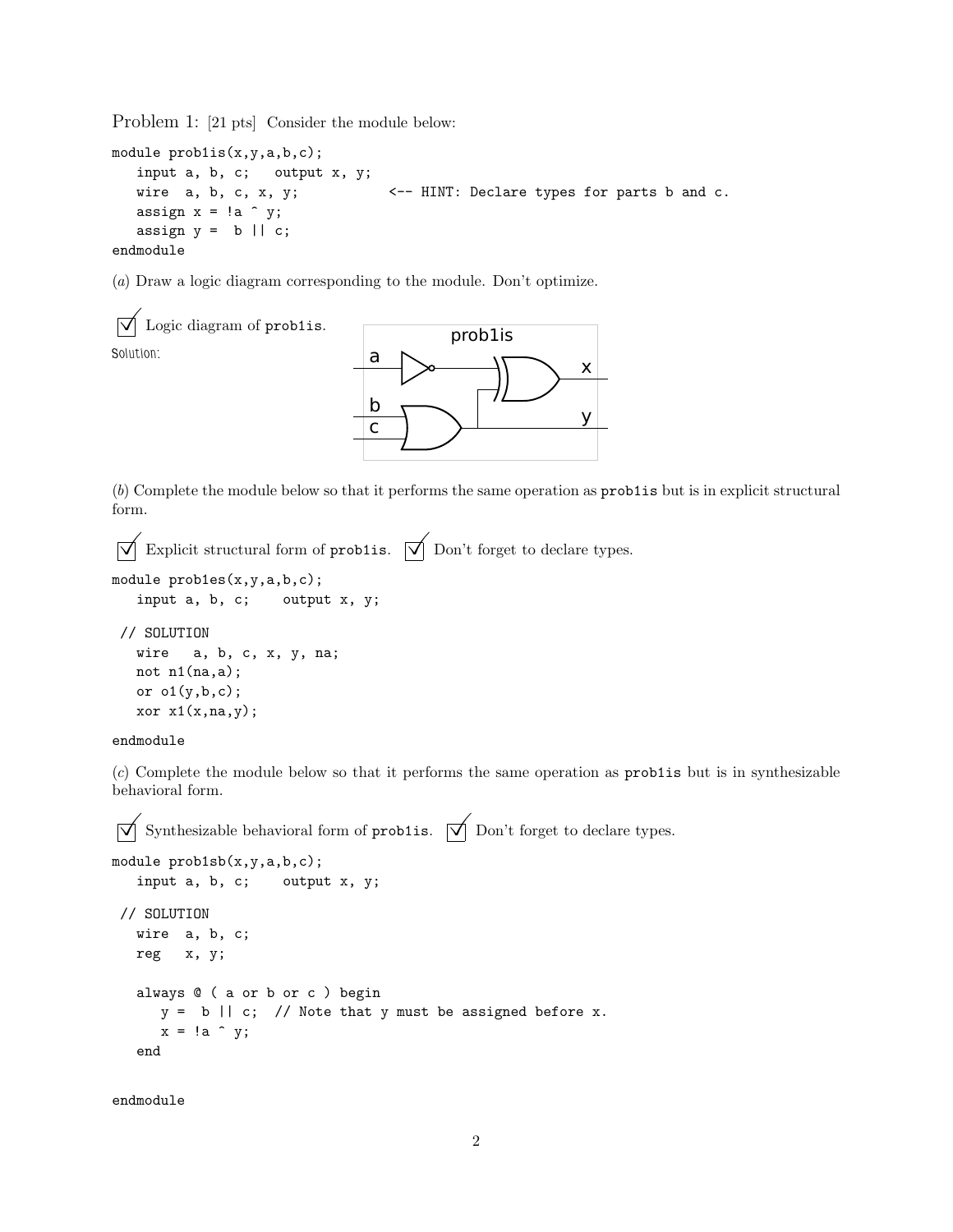Problem 2: [15 pts] Appearing below is the generic carry lookahead block from the CLA lecture slides. Remember that it is part of a hierarchical carry lookahead adder.



(*a*) The output of one of the AND gates is labeled Value X. Suppose  $l = 16$ . Find inputs to the module such that Value X is 1 but all of the other inputs to the generate OR gate are 0.

Value of module inputs needed so that Value X will be <sup>1</sup>.

*Tracing the inputs of the AND gate back to module inputs* a and b, we find that we need to set  $a = e000_{16}$  and  $b = 2000_{16}$ . Specifically, we need to set  $a_{l-3}$  and  $b_{l-3}$  to 1 and either (but not both)  $a_{l-2}$  or  $b_{l-2}$  to 1 and either  $a_{l-1}$  or  $b_{l-1}$  to 1. For *bits* l − 4 *to* 0 *the easy thing to do is setting them all to zero.*

*Grading Note: This problem confused many students. I'm sure every student thoroughly understood that the output of an AND gate is* 1 *iff all its inputs are* 1 *and that the output of an OR gate is* 0 *iff all its inputs are* 0*. Perhaps some students need to think more about how an* l*-bit quantity like* a *connects to the different gates. It's not difficult, but one should not think about such things for the first time during an exam.*

(*b*) Notice that the module does not have a carry out signal. Add logic to the module above to compute a carry out signal. (See next part.)

 $\overrightarrow{\bigvee}$  Logic for carry out.  $\overrightarrow{\bigvee}$  Do not add new inputs to the module.

*Solution appears above in blue. Notice that the carry out is conveniently generated from the propagate, generate, and carry-in signals.*

(*c*) The carry out signal from the previous part isn't needed in real life. Why not? What if it were used?

 $\triangledown$  Why doesn't the CLB need a carry out signal?

*Because the* P *and* G *signals are intended for external carry generation logic, which will generate the carry signal. If the module generated the carry signal there would be no reason to have* P *and* G *outputs.*

What would be the problem with using the carry out signal?

It would result in a slower adder (assuming lookahead carry generation logic (CGL)). The P and G values are available after 3 gate *delays (using the faster model), but the carry out we generate would not be available until 2 gate delays after the carry in. The last carry out would have to wait 2 gate delays for each block, which would be longer than the delay for lookahead CGL.*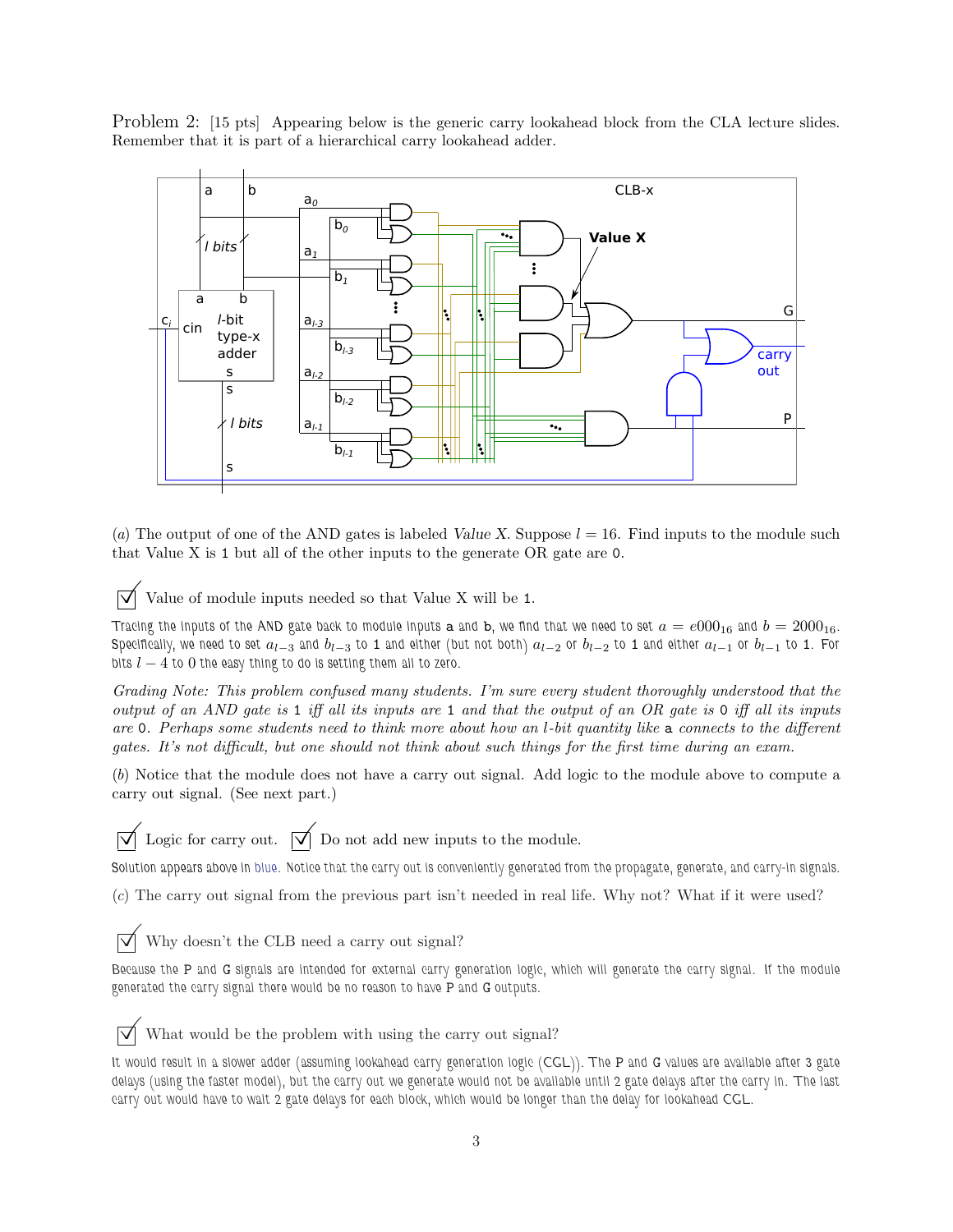Problem 3: [25 pts] A population count module based on the Homework 3 Problem 2 solution appears below.

```
module red_pop(p,a);
  parameter N = 20;
  parameter M = 4; // Number of parts.
  parameter N_PER_PART = N/M;
  input wire [N-1:0] a; output reg [8:0] p;
  reg [8:0] pa; integer i, j;
  always @( a ) begin
     for ( j=0; j<M; j=j+1 ) begin
        pa = a[ j*N\_PER\_PART ];
        for ( i=1; i< N_PER_PART; i=i+1 ) pa = pa + a[ i*N_PER_PART + i ];
        if ( j == 0 ) p = pa; else p = p + pa;
     end
   end
endmodule
```
(*a*) Sketch the logic that would be inferred for this module (the logic that would be synthesized without optimization). Show adders as a box with a + inside.

 $\triangledown$  Show synthesized logic without optimization.

*The synthesized logic is shown below twice. In the first diagram the relationship between the logic and the behavioral code is emphasized. In the second diagram the size of each ripple adder is shown (as a bit with on the adder output).*



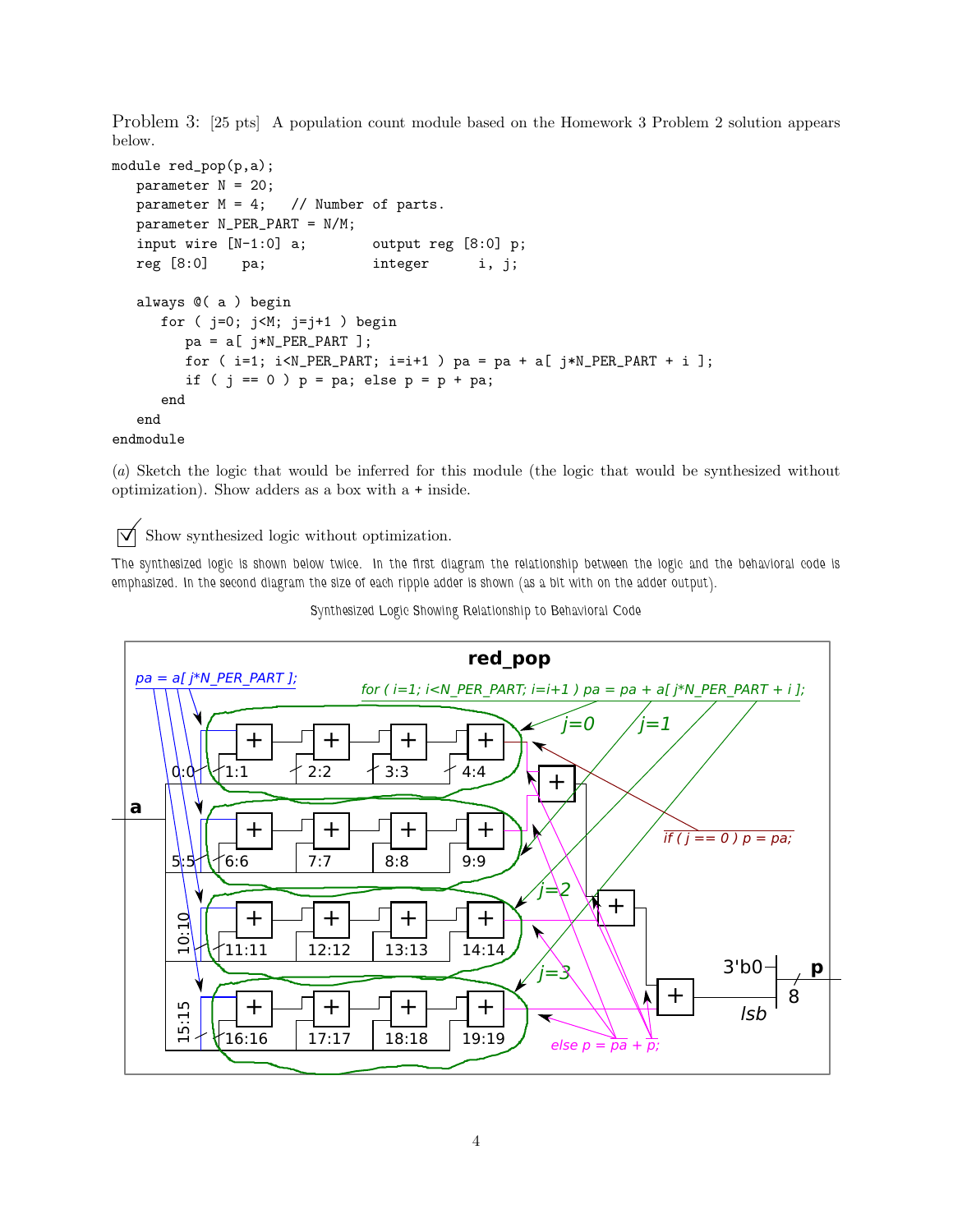

#### *Synthesized Logic Showing Ripple Adder Sizes*

*Each + in the diagrams is a ripple adder, the number at the output of each ripple adder indicates its size. For example, the ripple* adder in the upper-left is a 2-bit ripple adder, meaning that it is constructed from 2 binary full adders.

*The ripple adder size is based on the maximum possible value at the output. For example, the upper-left ripple adder, since it only sees the first two bits, has a maximum output of 2, which requires 2 bits. The next ripple adder to the right has a maximum value of 3, which still takes two bits. The next one has a maximum of 4, requiring 4 bits, and so on.*

*Other than reducing the size of the ripple adders, no optimization was required by the problem.*

*Many other optimizations could have been applied. For example, the ripple adders could have been built from binary half adders, and each ripple adder could have had two inputs from* a *(one input being an operand and the other the carry in). In fact, an optimized version would not use ripple adders organized as shown above. As was mentioned, these optimizations were not part of the problem.*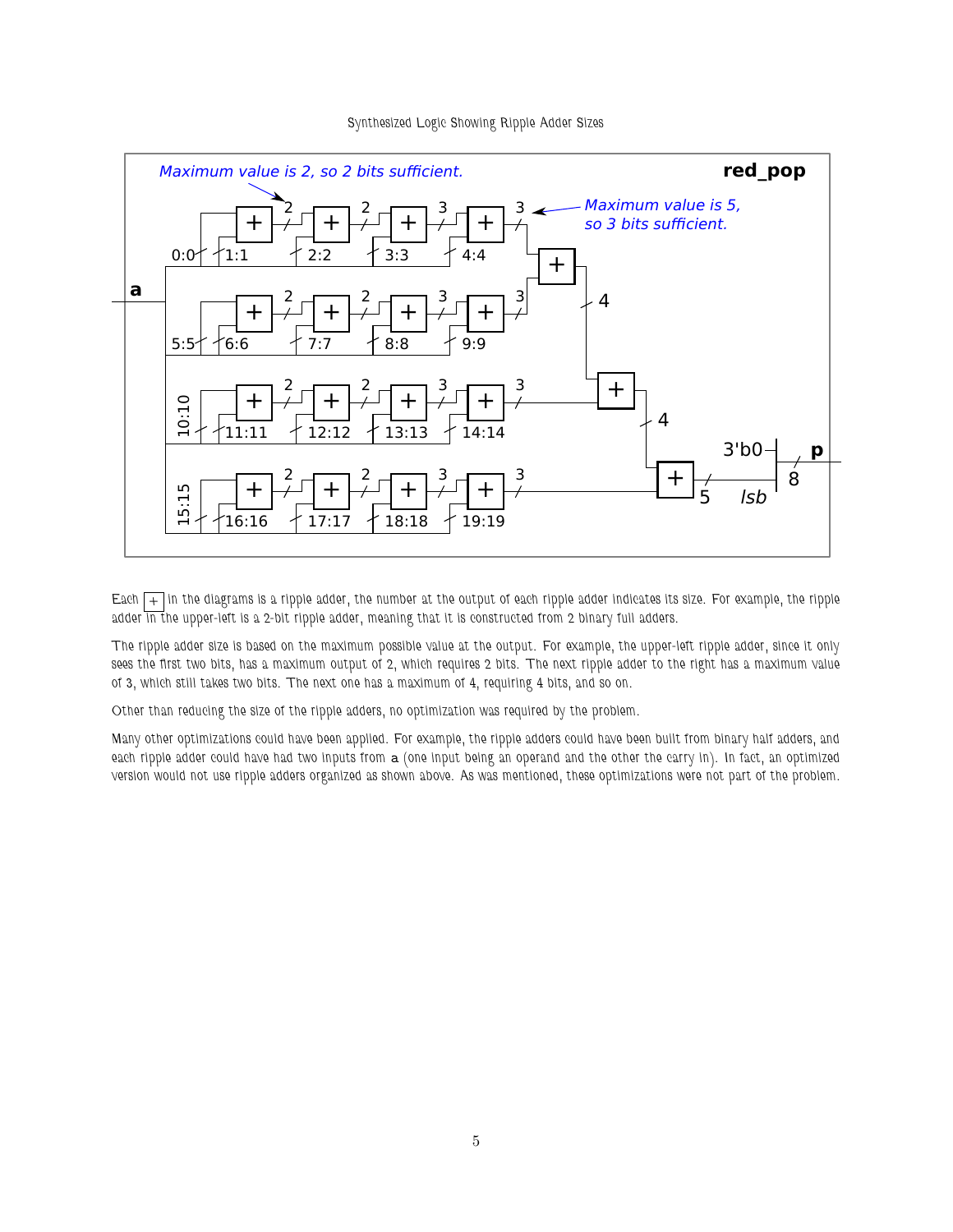Problem 3, continued: The module below is the same as the one on the previous page.

```
module red_pop(p,a);
  parameter N = 20;
  parameter M = 4; // Number of parts.
  parameter N_PER_PART = N/M;
  input wire [N-1:0] a; output reg [8:0] p;
  reg [8:0] pa; integer i, j;
  always @( a ) begin
     for ( j=0; j<M; j=j+1 ) begin
        pa = a[ j*N\_PER\_PART ];
        for (i=1; i< N_PER_PART; i=i+1) pa = pa + a[j*N_PER_PART + i];
        if ( j == 0 ) p = pa; else p = p + pa;
     end
  end
endmodule
```
(*b*) Compute the cost of the logic from the previous part assuming that all adders are ripple adders and that the cost of a BFA is 7 units. The size of the adders has been made as small as possible. Assume that the gates outside of the BFAs have a cost of one unit each.

 $\overrightarrow{\mathsf{q}}$  Cost of circuit. Show work for partial credit.

 $\boxed{\bigtriangledown}$  <br> Account for size of adders, the sizes have been minimized.

*In the diagram on the previous page the size of each adder is shown. The size is in bits, and for each bit we can assume a BFA is needed. (If additional optimization were performed the circuit would be re-arranged and there would be a mix of binary full adders and binary* half adders.) The total number of BFAs needed is  $4(2+2+3+3)+4+4+5=53$ , and their  $\overline{\text{cost}}$  is  $53 \times 7 = 371$  units

(*c*) Suppose the delay of each ripple adder is just 1 time unit. (Yes, just 1 time unit.) Find the delay of the circuit in terms of N and M. That is, don't assume N=20 and M=4.

 $\overrightarrow{\mathsf{V}}$  Delay in terms of N and M assuming 1-time-unit ripple adders.

*The critical path is from* a[0]*. It flows through the* N/M − 1 *adders inferred from the* i *loop, then through* M − 1 *adders inferred from the* if (  $j == 0$  ) statement. Since the delay of each ripple adder is 1 the total delay is  $\left\lfloor N/M + M - 2 \right\rfloor$ 

(*d*) In the module above M was set to 4 and N to 20. Consider the case where N is some arbitrary value, and we want to compute a value for M that minimizes delay for this N. Using the delay model from the previous part, find an expression for M in terms of N that will minimize delay.

 $\triangledown$  Best value of M in terms of N.

To find the value of  $M$  that minimizes delay we differentiate the delay expression with respect to  $M$ :

$$
\frac{d}{dM}\left(\frac{N}{M}+M-2\right) = -\frac{N}{M^2} + 1.
$$

*Setting this expression to zero and solving for* M *will give us the* M *that minimizes or maximizes delay (we need to check). Solving* gives  $\boxed{M=\sqrt{N}}$  , for a delay of  $2\sqrt{N}-2.$  To verify that this isn't a maximum try setting  $M$  to 1. We only need to show  $2\sqrt{N-2} < N+1-2$ , which is true for  $N \geq 4$ .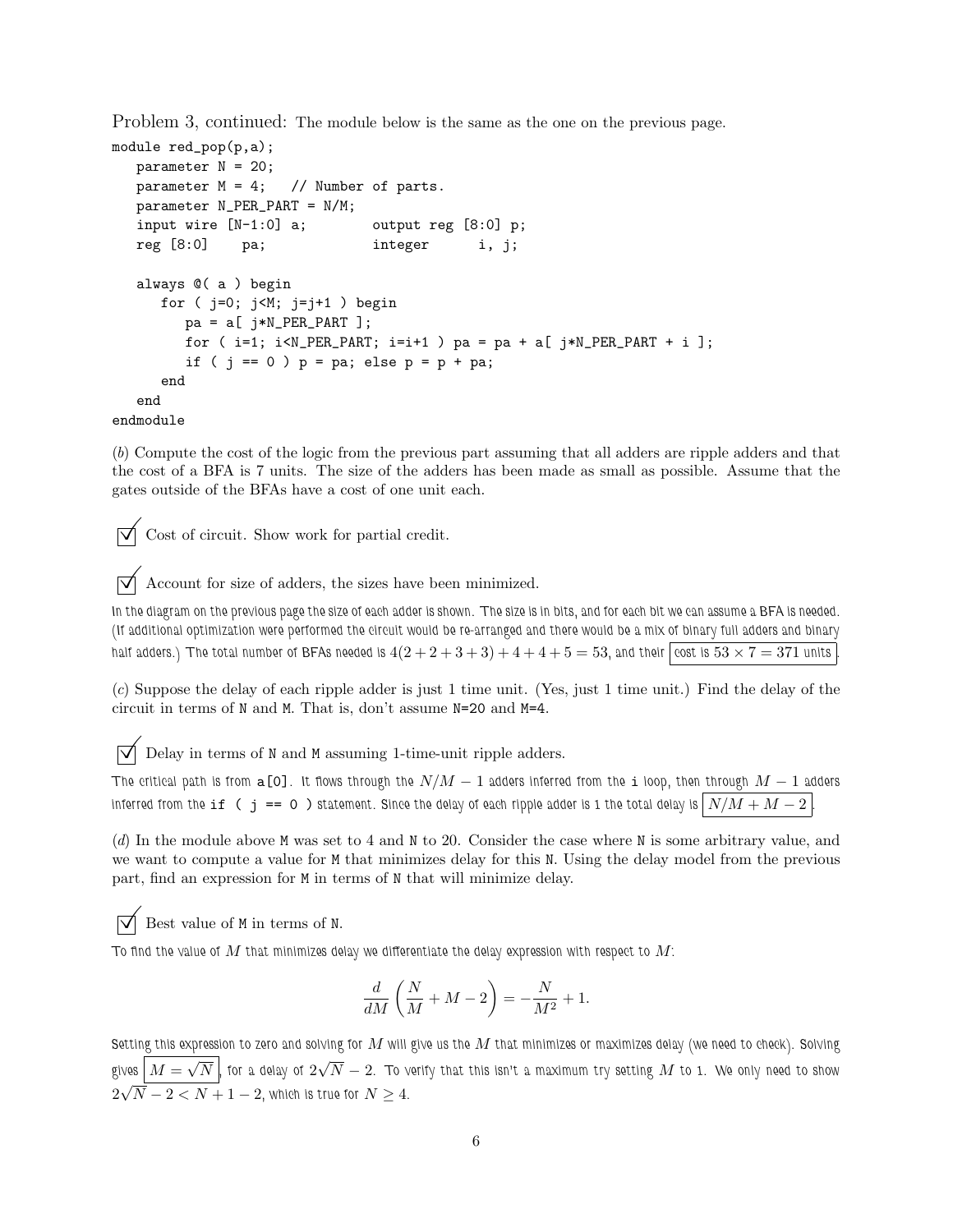Problem 4: [11 pts] Answer the computer arithmetic questions below.

(*a*) Show the longhand steps needed to multiply  $1234_{16} \times 1203_{16}$  using a radix-16 (four bit) multiplication algorithm, but do not add together the partial products. Show the work in binary or hexadecimal. This is without Booth recoding. (The product is  $147de9c_{16}$ , but remember there is no need to add the partial products.)

 $\sqrt{\phantom{a}}$  Longhand steps for radix-16 (4 bit)  $1234_{16} \times 1203_{16}$ 

*The solution appears below. Grading Note: Many students solved this in binary. Hexadecimal is much easier for radix 16.*

SOLUTION:

|               | 1234 |                                                        |                    |                                                          |
|---------------|------|--------------------------------------------------------|--------------------|----------------------------------------------------------|
| $\times$ 1203 |      |                                                        |                    |                                                          |
|               |      |                                                        |                    |                                                          |
|               |      | $369c = 3 * 0x1234 = 0x369c.$                          | Shifted by 0 bits. |                                                          |
|               | 0    | $= 0 * 0x1234 = 0$                                     | Shifted by 4 bits. |                                                          |
|               |      | 24 6800 = $2 * 0x1234 = 0x2468$ . Shifted by 8 bits.   |                    |                                                          |
|               |      | 123 4000 = $1 * 0x1234 = 0x1234$ . Shifted by 12 bits. |                    |                                                          |
|               |      |                                                        |                    |                                                          |
| 147 de9c      |      |                                                        |                    | Note: The material above was sufficient for full credit, |
|               |      | there was no need to add up the partial products.      |                    |                                                          |

(*b*) Show the value of IEEE 754 single-precision floating point number 0x 42fa 0000. For your convenience the layout of an IEEE 754 single is shown below.

| IEEE Single: | 1000 0101 |    |    | 111 1010 0000 0000 0000 0000 |
|--------------|-----------|----|----|------------------------------|
|              | 30        | 23 | 22 |                              |

 $\triangledown$  Value of number (in decimal or as a formula to compute value) is:

*First, split* 0x 42fa 0000 *into sign, exponent, significand:* 0x 42fa 0000 −→ 0 1000 0101 11110100000000000000000*. The diagram above shows these in their proper place.*

*Next, compute the exponent. The biased exponent is* 1000 0101<sup>2</sup> = 133*. Subtracting the bias for an IEEE single number, 127,* gives the exponent we need  $133 - 127 = 6$ .

*The value in the significand field is used for the digits to the right of the binary point. To the left of a binary point there is a 1 (except for a special case). We get* 1.1111 01<sup>2</sup> *(with the trailing 0's omitted).*

*The value of the entire FP number is*

*.*

*.*

$$
1.111101_2 \times 2^6 = \left(1 + \frac{1}{2} + \frac{1}{4} + \frac{1}{8} + \frac{1}{16} + \frac{1}{64}\right) \times 2^6 = 2^6 + 2^5 + 2^4 + 2^3 + 2^2 + 2^0 = 125
$$

*The same value can be obtained by treating the significand as an integer:*

$$
\left(1 + \frac{1111010000000000000000}{2^{23}}\right) \times 2^6 = \left(1 + \frac{111101_2}{2^6}\right) \times 2^6 = 64 + 61 = 125
$$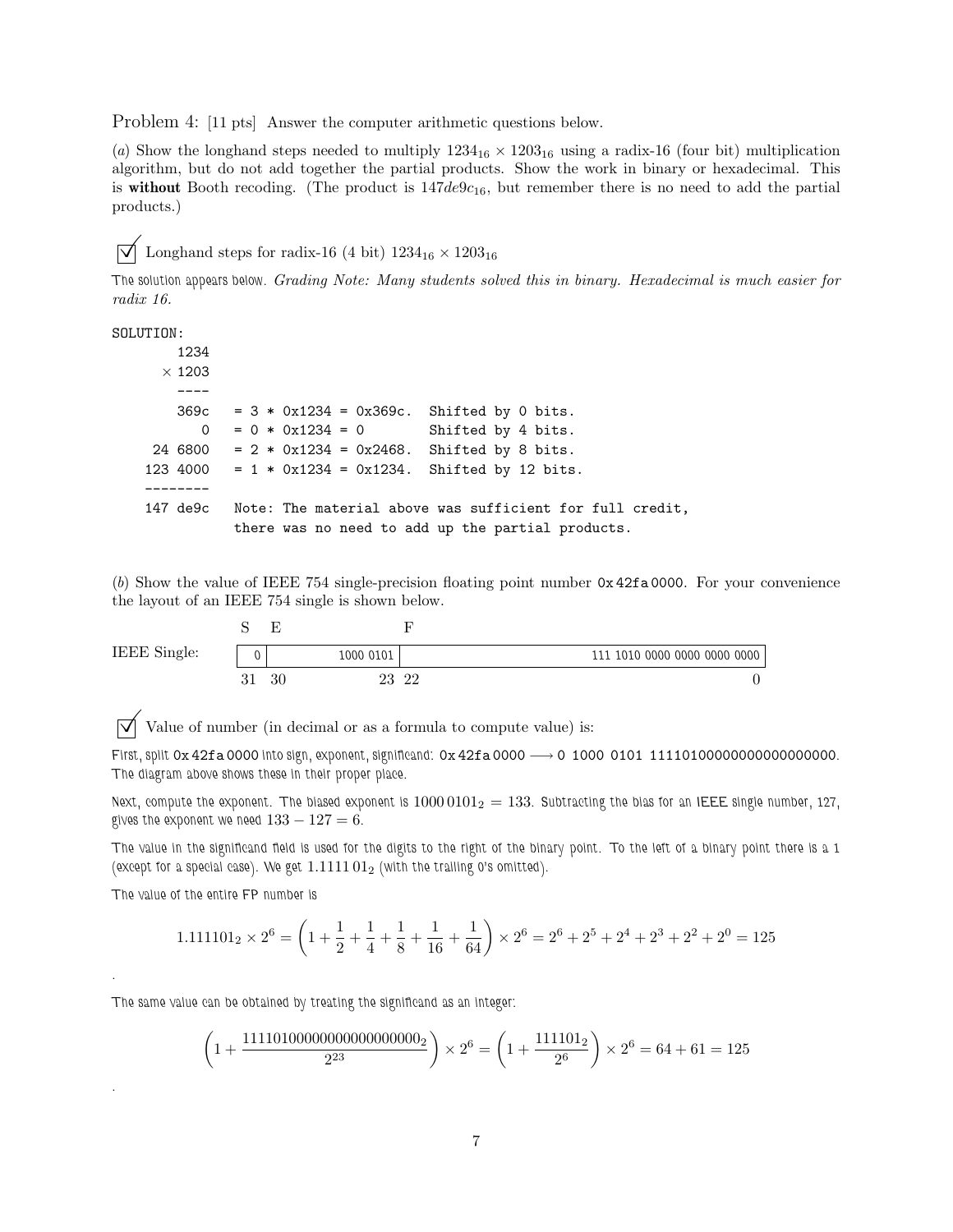

Problem 5: [11 pts] Appearing below is unoptimized logic for an ordinary radix-4 multiplier.

(*a*) As described in class, the logic around the four-input multiplexor can be reduced in cost. Show how.

 $\triangledown$  Sketch of lower-cost logic around the 4-input mux.

*Solution appears to the right in blue. Notice that upper input to the three adders at the input the multiplexor all use the same value. So, the three adders at the mux input can be replaced by one adder at the mux output, with the mux being used to select the lower adder input.*



(*b*) One of the adders in the illustrated multiplier would not be necessary in a radix-4 multiplier using Booth recoding. Show which adder would not be necessary, and explain what would be done instead.

 $\triangledown$  Indicate which adder not necessary.

 $\triangledown$  Explain what would be done instead.

The unneeded adder is shown above in green. A radix-4 multiplier using Booth recoding avoids the need to pre-compute  $3\times$  the *multiplicand by subtracting the multiplicand and then adding* 4× *the multiplicand (in the next step).*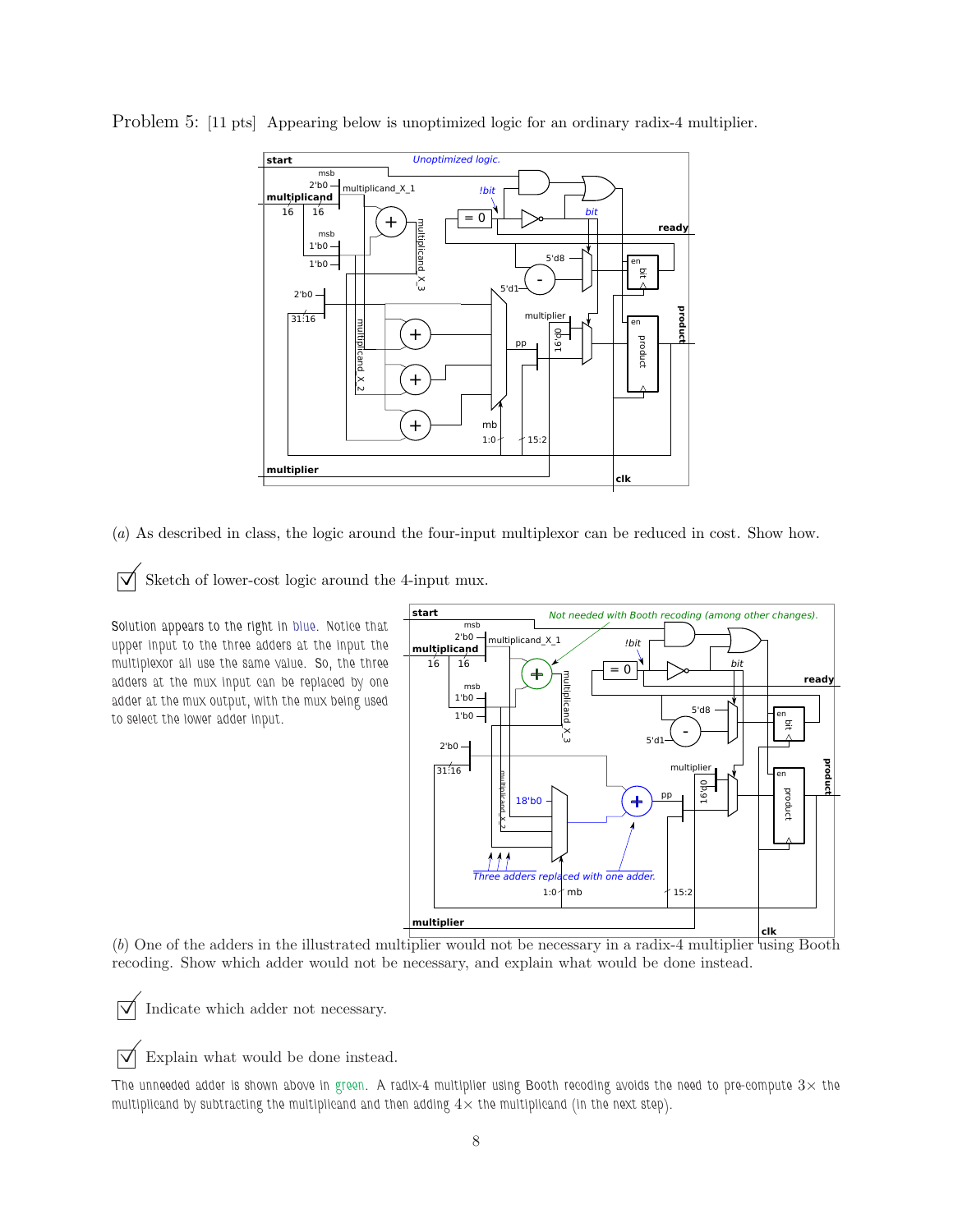Problem 6: [11 pts] Answer the following MIPS questions.

(*a*) Show the values in register \$s0 after the execution of each instruction below in the spaces indicated.

 $\triangledown$  Fill in the s0 = blanks below.

*The results appear below. Note that the immediate in the* addi *instruction is sign-extended, and so its value is -1. In contrast, the* ori *instruction does not sign-extend its immediate which is why* s0 *is written with* 0xffff *rather than* 0x ffff ffff

```
# Initial register values: $s1 = 0x18, $s2 = 0x30
or $s0, $s1, $s2
                   # $s0 = SOLUTION: 0x38
sll $s0, $s2, 2
                   # $s0 = SOLUTION: 0xc0
slt $s0, $s1, $s2
                   # $s0 = SOLUTION: 1
addi $s0, $s1, 0xffff
                   # $s0 = SOLUTION: 0x17
ori $s0, $s1, 0xffff
                   # $s0 = SOLUTION: 0xffff
```
(*b*) There is a problem with the instruction below. Describe what the problem is and show replacement instruction(s) that do what was intended.

addi \$s0, \$s0, 0x12345

 $\triangledown$  The problem with the instruction is:

*The immediate is too large, more than 16 bits, and so there is no way to encode the instruction. An assembler would give an error for such an "instruction."*

 $\triangledown$  Replacement that does the same thing:

*The solution is to load the constant in two parts:*

```
# BEST SOLUTION
lui $s0, 0x1
ori $s0, $s0, 0x2345
# OK SOLUTION
 addi $s0, $0, 0x1
sll $s0, $s0, 16
ori $s0, $s0, 0x2345
# CORRECT, just 2 instructions, but not generalizable.
ori $s0, $0, 0xe345
addi $s0, $s0, 0x4000
```